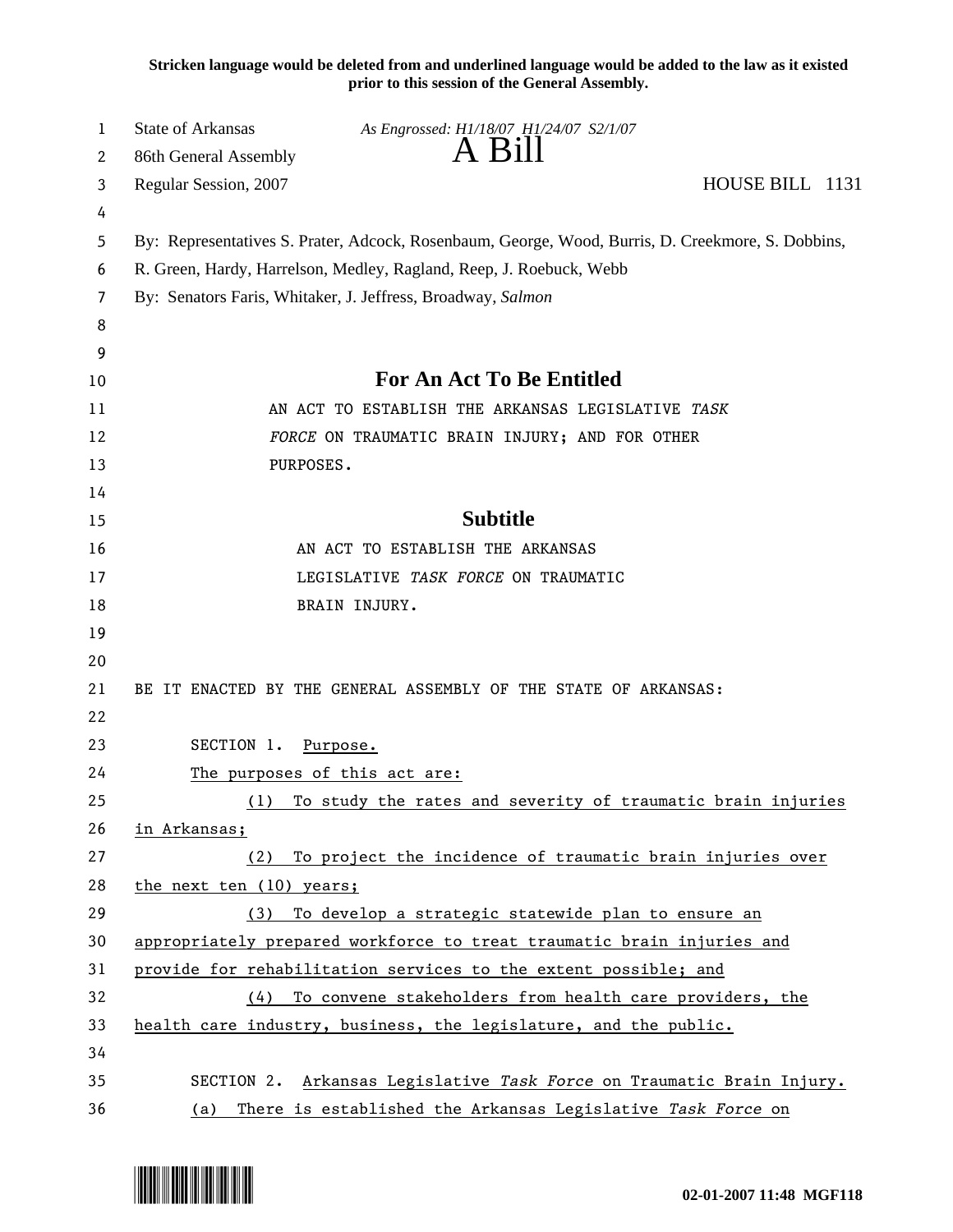| 1            | Traumatic Brain Injury to be composed of the following members:               |
|--------------|-------------------------------------------------------------------------------|
| $\mathbf{2}$ | (1) As voting members:                                                        |
| 3            | Two (2) members of the House Interim Committee on<br>(A)                      |
| 4            | Public Health, Welfare, and Labor appointed by the chair of the committee;    |
| 5            | (B)<br>Two (2) members of the Senate Interim Committee on                     |
| 6            | Public Health, Welfare, and Labor appointed by the chair of the committee;    |
| 7            | The President of the Arkansas Hospital Association or<br>(C)                  |
| 8            | the president's designee;                                                     |
| 9            | One (1) member who shall represent the Section of<br>(D)                      |
| 10           | Emergency Medical Services of the Division of Health of the Department of     |
| 11           | Health and Human Services; and                                                |
| 12           | Twelve (12) members appointed by the Governor, as<br>(E)                      |
| 13           | follows:                                                                      |
| 14           | Three (3) members, at least one (1) of whom<br>(i)                            |
| 15           | shall be actively involved as a caregiver to a family member, who shall       |
| 16           | represent consumers from a list of nine (9) provided by the Brain Injury      |
| 17           | Association of Arkansas;                                                      |
| 18           | One (1) licensed physician member intimately<br>(ii)                          |
| 19           | familiar with traumatic brain injury from a list of three (3) provided by the |
| 20           | Arkansas Medical Society;                                                     |
| 21           | (iii) One (1) licensed registered nurse member                                |
| 22           | intimately familiar with traumatic brain injury from a list of three (3)      |
| 23           | provided by the Arkansas Nurses Association;                                  |
| 24           | One (1) licensed psychologist member intimately<br>(iv)                       |
| 25           | familiar with traumatic brain injury from a list of three (3) provided by the |
| 26           | Arkansas Psychology Board;                                                    |
| 27           | One (1) member intimately familiar with<br>(v)                                |
| 28           | traumatic brain injury from a list of three (3) provided by the Arkansas      |
| 29           | State Board of Physical Therapy;                                              |
| 30           | (vi) One (1) member intimately familiar with                                  |
| 31           | traumatic brain injury to represent occupational therapists from a list of    |
| 32           | three (3) provided by the State Medical Board;                                |
| 33           | (vii) One (1) member intimately familiar with                                 |
| 34           | traumatic brain injury to represent speech-language pathologists from a list  |
| 35           | of three (3) provided by the Board of Examiners in Speech-Language Pathology  |
| 36           | and Audiology;                                                                |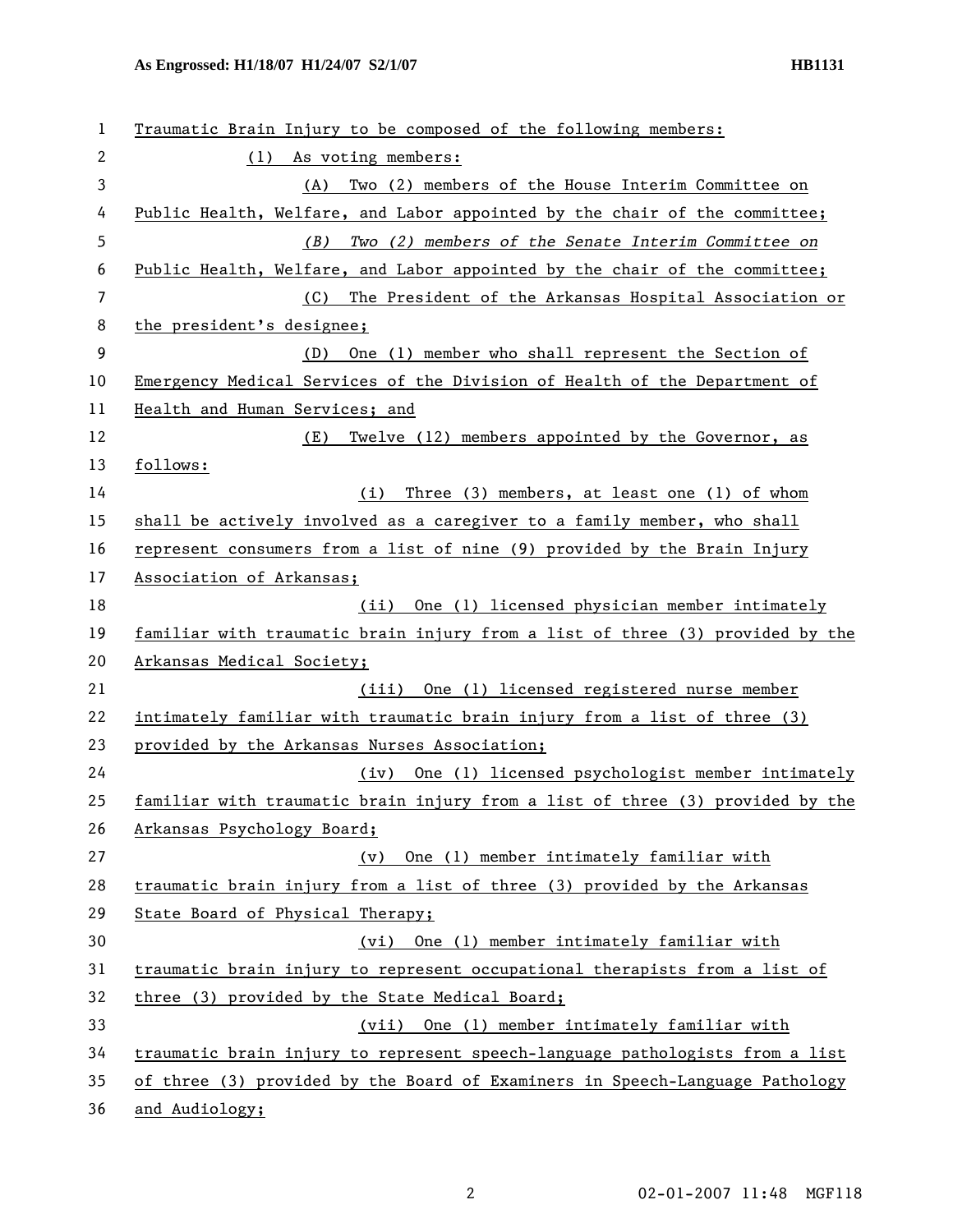| 1  | (viii) One (1) member who shall represent the                                |  |  |
|----|------------------------------------------------------------------------------|--|--|
| 2  | Arkansas Ambulance Association;                                              |  |  |
| 3  | (ix) One (1) member who shall represent Baptist                              |  |  |
| 4  | Health Rehabilitation Institute;                                             |  |  |
| 5  | One (1) member who shall represent Timber Ridge<br>(x)                       |  |  |
| 6  | Ranch NeuroRehabilitation Center; and                                        |  |  |
| 7  | (xi) One (1) member who shall represent Easter Seals'                        |  |  |
| 8  | Children's Rehabilitation Center; and                                        |  |  |
| 9  | (2) As nonvoting members:                                                    |  |  |
| 10 | (A)<br>The President of the State Medical Board or the                       |  |  |
| 11 | president's designee;                                                        |  |  |
| 12 | (B)<br>The President of the State Board of Nursing or the                    |  |  |
| 13 | president's designee;                                                        |  |  |
| 14 | (C)<br>The President of the Arkansas Healthcare Association                  |  |  |
| 15 | or the president's designee;                                                 |  |  |
| 16 | The Commissioner of Education or the commissioner's<br>(D)                   |  |  |
| 17 | designee;                                                                    |  |  |
| 18 | (E)<br>The Commissioner of the Arkansas Rehabilitation                       |  |  |
| 19 | Services of the Department of Workforce Education or the commissioner's      |  |  |
| 20 | designee;                                                                    |  |  |
| 21 | The President of the HomeCare Association of Arkansas<br>(F)                 |  |  |
| 22 | or the president's designee;                                                 |  |  |
| 23 | One (1) member who shall represent the College of<br>(G)                     |  |  |
| 24 | Public Health of the University of Arkansas for Medical Sciences to be named |  |  |
| 25 | by the Dean of the College of Public Health; and                             |  |  |
| 26 | The Chief of the Injury Prevention Branch of the<br>(H)                      |  |  |
| 27 | Division of Health of the Department of Health and Human Services.           |  |  |
| 28 | The task force shall:<br>(b)                                                 |  |  |
| 29 | Receive staff and clerical support from the Legislative<br>(1)               |  |  |
| 30 | Council; and                                                                 |  |  |
| 31 | Report its findings and strategic plan for meeting the<br>(2)                |  |  |
| 32 | traumatic brain injury needs of the state to the Legislative Council by      |  |  |
| 33 | November $1, 2008$ .                                                         |  |  |
| 34 | The task force shall expire on June 30, 2009.<br>(c)                         |  |  |
| 35 | (d)<br>The task force shall select a chair from its legislative              |  |  |
| 36 | membership.                                                                  |  |  |